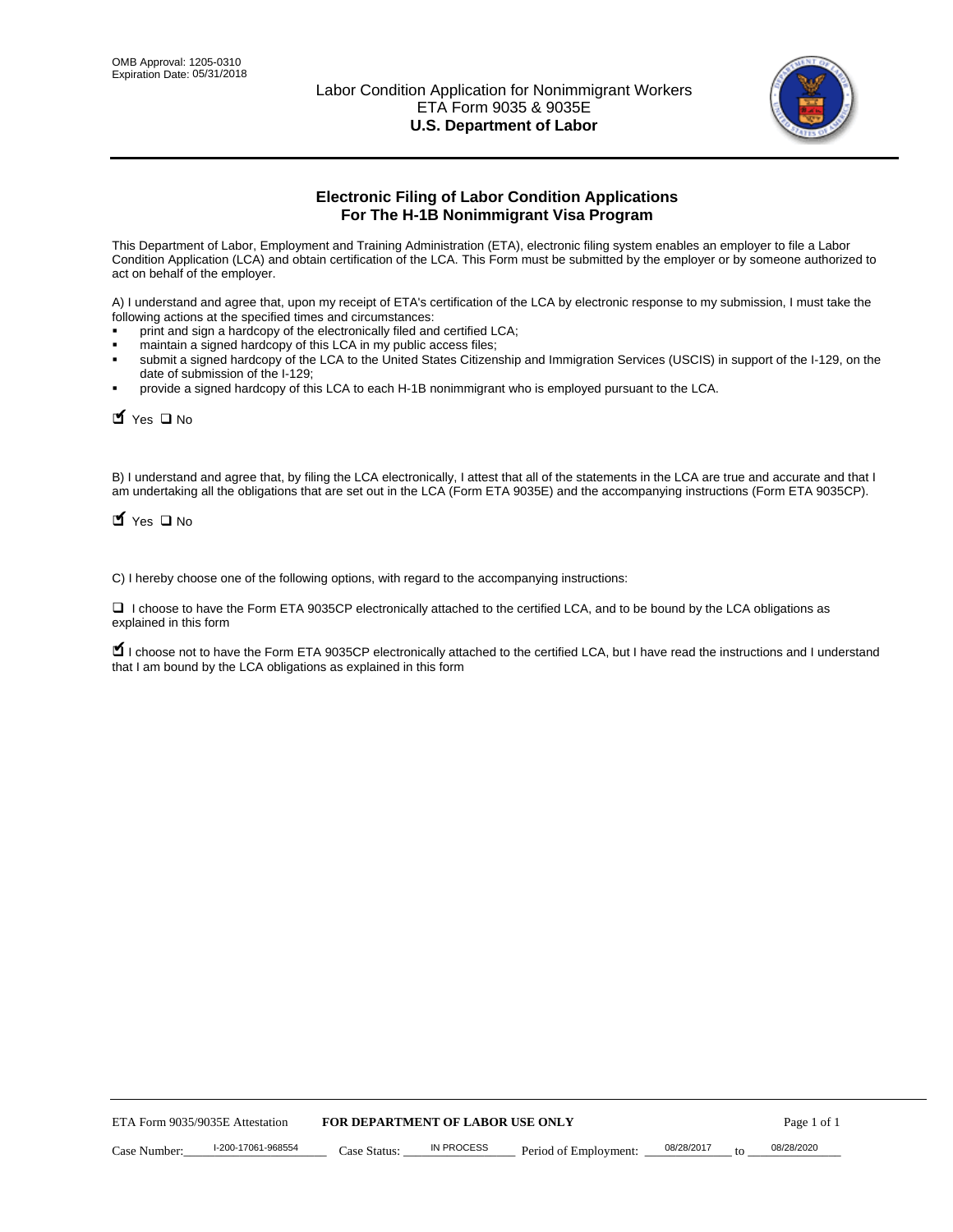# Labor Condition Application for Nonimmigrant Workers ETA Form 9035 & 9035E **U.S. Department of Labor**



*Please read and review the filing instructions carefully before completing the ETA Form 9035 or 9035E. A copy of the instructions can be found at http://www.foreignlaborcert.doleta.gov/. In accordance with Federal Regulations at 20 CFR 655.730(b), incomplete or obviously inaccurate Labor Condition Applications (LCAs) will not be certified by the Department of Labor. If the employer has received permission from the Administrator of the Office of Foreign Labor Certification to submit this form non-electronically, ALL required fields/items containing an asterisk ( \* ) must be completed as well as any fields/items where a response is conditional as indicated by the section ( § ) symbol.* 

# **A. Employment-Based Nonimmigrant Visa Information**

1. Indicate the type of visa classification supported by this application *(Write classification symbol)*: \*

# **B. Temporary Need Information**

| <b>B. Temporary Need Information</b>                                                                                                                                    |                                                            |                                              |  |  |
|-------------------------------------------------------------------------------------------------------------------------------------------------------------------------|------------------------------------------------------------|----------------------------------------------|--|--|
| 1. Job Title *<br>PROGRAMMER/ANALYST                                                                                                                                    |                                                            |                                              |  |  |
| 2. SOC (ONET/OES) code *                                                                                                                                                | 3. SOC (ONET/OES) occupation title *                       |                                              |  |  |
| 15-1131                                                                                                                                                                 | <b>COMPUTER PROGRAMMERS</b>                                |                                              |  |  |
| 4. Is this a full-time position? *                                                                                                                                      |                                                            | <b>Period of Intended Employment</b>         |  |  |
| $\blacksquare$ Yes<br>$\square$ No                                                                                                                                      | 5. Begin Date *<br>08/28/2017<br>(mm/dd/yyyy)              | 6. End Date *<br>08/28/2020<br>(mm/dd/yyyy)  |  |  |
| 7. Worker positions needed/basis for the visa classification supported by this application                                                                              |                                                            |                                              |  |  |
| 1                                                                                                                                                                       | Total Worker Positions Being Requested for Certification * |                                              |  |  |
| Basis for the visa classification supported by this application<br>(indicate the total workers in each applicable category based on the total workers identified above) |                                                            |                                              |  |  |
| 1<br>a. New employment *                                                                                                                                                | 0                                                          | d. New concurrent employment *               |  |  |
| b. Continuation of previously approved employment *<br>0<br>without change with the same employer                                                                       | 0                                                          | e. Change in employer *                      |  |  |
| 0<br>c. Change in previously approved employment *                                                                                                                      | 0                                                          | f. Amended petition *                        |  |  |
| C. Employer Information                                                                                                                                                 |                                                            |                                              |  |  |
| 1. Legal business name *<br>MARLABS, INC.                                                                                                                               |                                                            |                                              |  |  |
| 2. Trade name/Doing Business As (DBA), if applicable                                                                                                                    | <b>NA</b>                                                  |                                              |  |  |
| 3. Address 1 *<br>1 CORPORATE PLACE SOUTH FL3                                                                                                                           |                                                            |                                              |  |  |
| 4. Address 2<br>NA.                                                                                                                                                     |                                                            |                                              |  |  |
| 5. City *<br><b>PISCATAWAY</b>                                                                                                                                          | $\overline{6. \text{ State}}^*_{NJ}$                       | 7. Postal code *<br>08854                    |  |  |
| 8. Country *<br>UNITED STATES OF AMERICA                                                                                                                                | 9. Province<br><b>NA</b>                                   |                                              |  |  |
| 10. Telephone number * 7326941000                                                                                                                                       | 11. Extension $N/A$                                        |                                              |  |  |
| 12. Federal Employer Identification Number (FEIN from IRS) *<br>541816287                                                                                               | 541511                                                     | 13. NAICS code (must be at least 4-digits) * |  |  |
|                                                                                                                                                                         |                                                            |                                              |  |  |
| ETA Form 9035/9035E                                                                                                                                                     | <b>FOR DEPARTMENT OF LABOR USE ONLY</b>                    | Page 1 of 5                                  |  |  |

# **C. Employer Information**

| 1. Legal business name *<br>MARLABS, INC.                    |                                              |                           |
|--------------------------------------------------------------|----------------------------------------------|---------------------------|
| 2. Trade name/Doing Business As (DBA), if applicable NA      |                                              |                           |
| 3. Address 1 *<br>1 CORPORATE PLACE SOUTH FL3                |                                              |                           |
| 4. Address 2<br><b>NA</b>                                    |                                              |                           |
| 5. City *<br><b>PISCATAWAY</b>                               | 6. State *<br><b>NJ</b>                      | 7. Postal code *<br>08854 |
| 8. Country *                                                 | 9. Province                                  |                           |
| UNITED STATES OF AMERICA                                     | NA.                                          |                           |
| 10. Telephone number *<br>7326941000                         | 11. Extension<br>N/A                         |                           |
| 12. Federal Employer Identification Number (FEIN from IRS) * | 13. NAICS code (must be at least 4-digits) * |                           |
| 541816287                                                    | 541511                                       |                           |

# ETA Form 9035/9035E **FOR DEPARTMENT OF LABOR USE ONLY** Page 1 of 5<br>Case Number: 1-200-17061-968554 Case Status: IN PROCESS Period of Employment: 08/28/2017 to 08/28/2020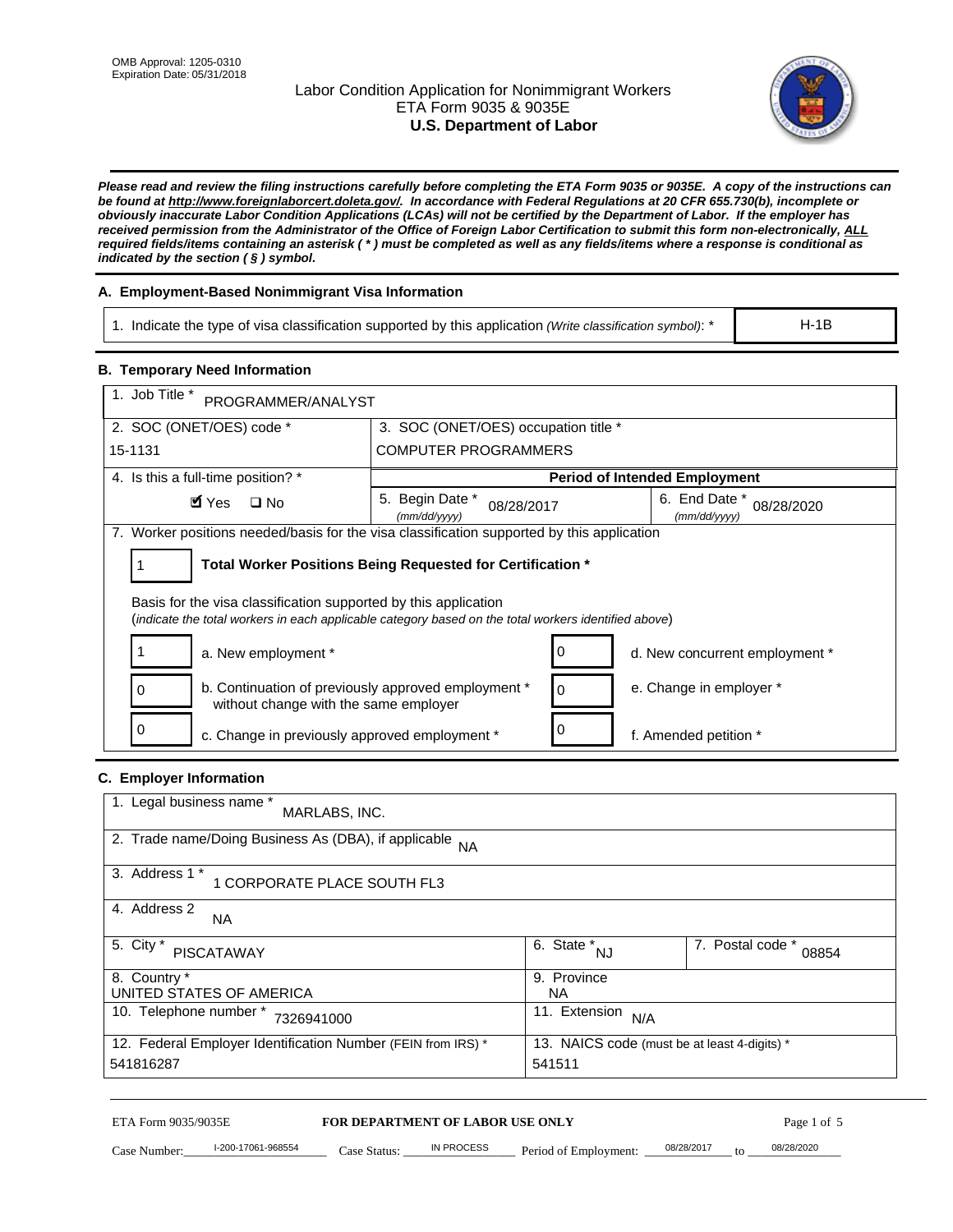

# **D. Employer Point of Contact Information**

**Important Note**: The information contained in this Section must be that of an employee of the employer who is authorized to act on behalf of the employer in labor certification matters. The information in this Section must be different from the agent or attorney information listed in Section E, unless the attorney is an employee of the employer.

| 1. Contact's last (family) name *                  | 2. First (given) name * |                                  | 3. Middle name(s) *       |  |
|----------------------------------------------------|-------------------------|----------------------------------|---------------------------|--|
| <b>VIDYADHARAN</b>                                 | <b>SANJAY</b>           |                                  | <b>NA</b>                 |  |
| 4. Contact's job title *<br><b>GENERAL COUNSEL</b> |                         |                                  |                           |  |
| 5. Address 1 *<br>ONE CORPORATE PLACE SOUTH FL3    |                         |                                  |                           |  |
| 6. Address 2<br>N/A                                |                         |                                  |                           |  |
| 7. City *<br><b>PISCATAWAY</b>                     |                         | $\overline{8}$ . State $*$<br>NJ | 9. Postal code *<br>08854 |  |
| 10. Country *<br>UNITED STATES OF AMERICA          |                         | 11. Province<br><b>NA</b>        |                           |  |
| 12. Telephone number *<br>Extension<br>13.         |                         | 14. E-Mail address               |                           |  |
| 7326941000<br>1600                                 |                         | SANJAY@MARLABS.COM               |                           |  |

# **E. Attorney or Agent Information (If applicable)**

| VIDYADHARAN                                                                                                                                         | SANJAY                                         |                                           |                                          | <b>NA</b>                    |                                                      |             |
|-----------------------------------------------------------------------------------------------------------------------------------------------------|------------------------------------------------|-------------------------------------------|------------------------------------------|------------------------------|------------------------------------------------------|-------------|
| 4. Contact's job title * GENERAL COUNSEL                                                                                                            |                                                |                                           |                                          |                              |                                                      |             |
| 5. Address 1 * ONE CORPORATE PLACE SOUTH FL3                                                                                                        |                                                |                                           |                                          |                              |                                                      |             |
| 6. Address 2<br>N/A                                                                                                                                 |                                                |                                           |                                          |                              |                                                      |             |
| 7. City * PISCATAWAY                                                                                                                                |                                                | $\overline{\phantom{a}}$ 8. State $^*$ NJ |                                          | 9. Postal code *             | 08854                                                |             |
| 10. Country *<br>UNITED STATES OF AMERICA                                                                                                           |                                                | 11. Province<br>NA                        |                                          |                              |                                                      |             |
| 12. Telephone number *<br>7326941000                                                                                                                | 13. Extension<br>1600                          |                                           | 14. E-Mail address<br>SANJAY@MARLABS.COM |                              |                                                      |             |
| E. Attorney or Agent Information (If applicable)                                                                                                    |                                                |                                           |                                          |                              |                                                      |             |
| 1. Is the employer represented by an attorney or agent in the filing of this application? *<br>If "Yes", complete the remainder of Section E below. |                                                |                                           |                                          |                              | $\Box$ Yes                                           | <b>M</b> No |
| 2. Attorney or Agent's last (family) name §                                                                                                         | 3. First (given) name §                        |                                           |                                          |                              | 4. Middle name(s) $\sqrt{s}$                         |             |
| N/A                                                                                                                                                 | N/A                                            |                                           |                                          | N/A                          |                                                      |             |
| 5. Address 1 $\frac{1}{9}$ N/A                                                                                                                      |                                                |                                           |                                          |                              |                                                      |             |
| 6. Address 2<br>N/A                                                                                                                                 |                                                |                                           |                                          |                              |                                                      |             |
| 7. City §<br>N/A                                                                                                                                    |                                                | 8. State §<br>N/A                         |                                          | N/A                          | 9. Postal code §                                     |             |
| 10. Country §<br>N/A                                                                                                                                |                                                | 11. Province<br>N/A                       |                                          |                              |                                                      |             |
| 12. Telephone number §                                                                                                                              | 13. Extension                                  | 14. E-Mail address                        |                                          |                              |                                                      |             |
| N/A                                                                                                                                                 | N/A                                            | N/A                                       |                                          |                              |                                                      |             |
| 15. Law firm/Business name §                                                                                                                        |                                                |                                           |                                          | 16. Law firm/Business FEIN § |                                                      |             |
| N/A                                                                                                                                                 |                                                |                                           | N/A                                      |                              |                                                      |             |
| 17. State Bar number (only if attorney) §                                                                                                           |                                                |                                           | standing (only if attorney) §            |                              | 18. State of highest court where attorney is in good |             |
| N/A                                                                                                                                                 |                                                | N/A                                       |                                          |                              |                                                      |             |
| 19. Name of the highest court where attorney is in good standing (only if attorney) §                                                               |                                                |                                           |                                          |                              |                                                      |             |
| N/A                                                                                                                                                 |                                                |                                           |                                          |                              |                                                      |             |
|                                                                                                                                                     |                                                |                                           |                                          |                              |                                                      |             |
|                                                                                                                                                     |                                                |                                           |                                          |                              |                                                      |             |
|                                                                                                                                                     |                                                |                                           |                                          |                              |                                                      |             |
|                                                                                                                                                     |                                                |                                           |                                          |                              |                                                      |             |
|                                                                                                                                                     |                                                |                                           |                                          |                              |                                                      |             |
|                                                                                                                                                     |                                                |                                           |                                          |                              |                                                      |             |
| ETA Form 9035/9035E                                                                                                                                 |                                                |                                           |                                          |                              | Page 2 of 5                                          |             |
| I-200-17061-968554                                                                                                                                  | FOR DEPARTMENT OF LABOR USE ONLY<br>IN PROCESS |                                           |                                          | 08/28/2017                   | 08/28/2020                                           |             |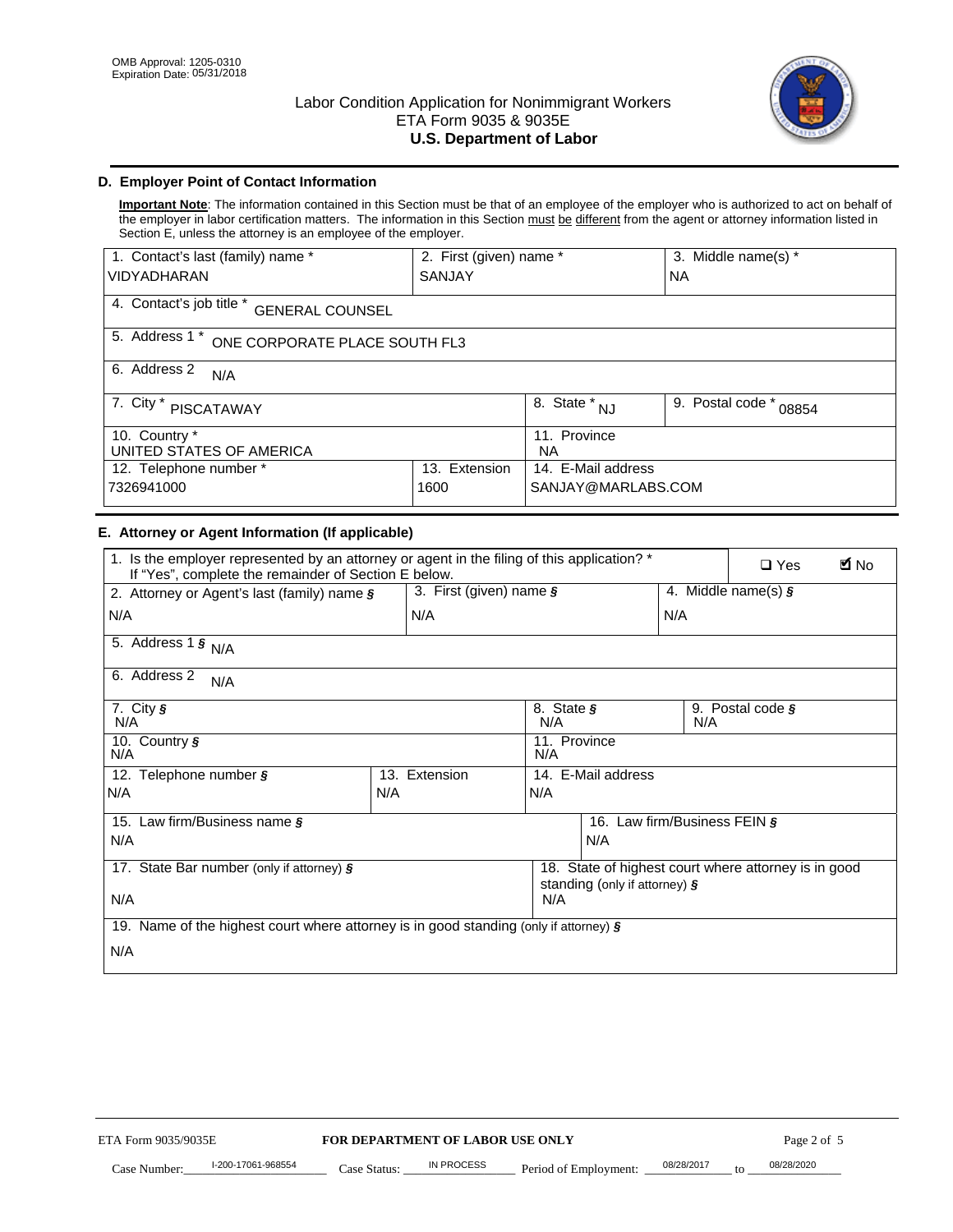**F. Rate of Pay** 

# Labor Condition Application for Nonimmigrant Workers ETA Form 9035 & 9035E **U.S. Department of Labor**



| <b>F.</b> Rate of Pay          |                                                               |
|--------------------------------|---------------------------------------------------------------|
| 1. Wage Rate (Required)        | 2. Per: (Choose only one) *                                   |
| 60000.00<br>From: \$<br>$\ast$ |                                                               |
| N/A<br>To: S                   | . ■ Year<br>□ Week □ Bi-Weekly<br>$\Box$ Month<br>$\Box$ Hour |

## **G. Employment and Prevailing Wage Information**

#### *a. Place of Employment 1*

|     | From: \$                                                                                                                                                                                                                                                                                                                                                                                                                                                                                                                                                                                                                                                                                                                                                                                                                                                              | 60000.00<br>$\ast$<br>To: $\S$<br>N/A                                                                                                                                                                                                                                                                                                                                                                                                                                                                                                                                                                                                                                                                                                | $\Box$ Hour |             |                       | $\Box$ Week $\Box$ Bi-Weekly    |                                                       | $\Box$ Month |             | $\blacksquare$ Year |
|-----|-----------------------------------------------------------------------------------------------------------------------------------------------------------------------------------------------------------------------------------------------------------------------------------------------------------------------------------------------------------------------------------------------------------------------------------------------------------------------------------------------------------------------------------------------------------------------------------------------------------------------------------------------------------------------------------------------------------------------------------------------------------------------------------------------------------------------------------------------------------------------|--------------------------------------------------------------------------------------------------------------------------------------------------------------------------------------------------------------------------------------------------------------------------------------------------------------------------------------------------------------------------------------------------------------------------------------------------------------------------------------------------------------------------------------------------------------------------------------------------------------------------------------------------------------------------------------------------------------------------------------|-------------|-------------|-----------------------|---------------------------------|-------------------------------------------------------|--------------|-------------|---------------------|
|     | G. Employment and Prevailing Wage Information<br>Important Note: It is important for the employer to define the place of intended employment with as much geographic specificity as possible<br>The place of employment address listed below must be a physical location and cannot be a P.O. Box. The employer may use this section<br>to identify up to three (3) physical locations and corresponding prevailing wages covering each location where work will be performed and<br>the electronic system will accept up to 3 physical locations and prevailing wage information. If the employer has received approval from the<br>Department of Labor to submit this form non-electronically and the work is expected to be performed in more than one location, an<br>attachment must be submitted in order to complete this section.<br>a. Place of Employment 1 |                                                                                                                                                                                                                                                                                                                                                                                                                                                                                                                                                                                                                                                                                                                                      |             |             |                       |                                 |                                                       |              |             |                     |
|     | 1. Address 1 *<br>6750 WALES ROAD                                                                                                                                                                                                                                                                                                                                                                                                                                                                                                                                                                                                                                                                                                                                                                                                                                     |                                                                                                                                                                                                                                                                                                                                                                                                                                                                                                                                                                                                                                                                                                                                      |             |             |                       |                                 |                                                       |              |             |                     |
|     | 2. Address 2                                                                                                                                                                                                                                                                                                                                                                                                                                                                                                                                                                                                                                                                                                                                                                                                                                                          |                                                                                                                                                                                                                                                                                                                                                                                                                                                                                                                                                                                                                                                                                                                                      |             |             |                       |                                 |                                                       |              |             |                     |
|     | 3. City $*$<br><b>NORTHWOOD</b><br>5. State/District/Territory *                                                                                                                                                                                                                                                                                                                                                                                                                                                                                                                                                                                                                                                                                                                                                                                                      |                                                                                                                                                                                                                                                                                                                                                                                                                                                                                                                                                                                                                                                                                                                                      |             |             |                       | 4. County *<br>6. Postal code * | <b>WOOD COUNTY</b>                                    |              |             |                     |
|     | OН                                                                                                                                                                                                                                                                                                                                                                                                                                                                                                                                                                                                                                                                                                                                                                                                                                                                    |                                                                                                                                                                                                                                                                                                                                                                                                                                                                                                                                                                                                                                                                                                                                      |             |             |                       | 43619                           |                                                       |              |             |                     |
|     |                                                                                                                                                                                                                                                                                                                                                                                                                                                                                                                                                                                                                                                                                                                                                                                                                                                                       | Prevailing Wage Information (corresponding to the place of employment location listed above)                                                                                                                                                                                                                                                                                                                                                                                                                                                                                                                                                                                                                                         |             |             |                       |                                 |                                                       |              |             |                     |
| N/A | 7. Agency which issued prevailing wage §                                                                                                                                                                                                                                                                                                                                                                                                                                                                                                                                                                                                                                                                                                                                                                                                                              |                                                                                                                                                                                                                                                                                                                                                                                                                                                                                                                                                                                                                                                                                                                                      |             | N/A         |                       |                                 | 7a. Prevailing wage tracking number (if applicable) § |              |             |                     |
|     | 8. Wage level *<br>$\Box$                                                                                                                                                                                                                                                                                                                                                                                                                                                                                                                                                                                                                                                                                                                                                                                                                                             | $\mathbf{K}$ II<br>$\Box$<br>III                                                                                                                                                                                                                                                                                                                                                                                                                                                                                                                                                                                                                                                                                                     | $\Box$ IV   | $\Box$ N/A  |                       |                                 |                                                       |              |             |                     |
|     | 9. Prevailing wage *<br>S                                                                                                                                                                                                                                                                                                                                                                                                                                                                                                                                                                                                                                                                                                                                                                                                                                             | 10. Per: (Choose only one) *<br>57304.00                                                                                                                                                                                                                                                                                                                                                                                                                                                                                                                                                                                                                                                                                             | $\Box$ Hour | $\Box$ Week |                       | □ Bi-Weekly                     |                                                       | $\Box$ Month | ■ Year      |                     |
|     | 11. Prevailing wage source (Choose only one) *                                                                                                                                                                                                                                                                                                                                                                                                                                                                                                                                                                                                                                                                                                                                                                                                                        | <b>¤</b> OES<br><b>CBA</b><br>$\Box$                                                                                                                                                                                                                                                                                                                                                                                                                                                                                                                                                                                                                                                                                                 | $\Box$      | DBA         | □ SCA                 |                                 | □                                                     | Other        |             |                     |
|     | 11a. Year source published *                                                                                                                                                                                                                                                                                                                                                                                                                                                                                                                                                                                                                                                                                                                                                                                                                                          | 11b. If "OES", and SWA/NPC did not issue prevailing wage OR "Other" in question 11,<br>specify source $\boldsymbol{\S}$                                                                                                                                                                                                                                                                                                                                                                                                                                                                                                                                                                                                              |             |             |                       |                                 |                                                       |              |             |                     |
|     | 2016                                                                                                                                                                                                                                                                                                                                                                                                                                                                                                                                                                                                                                                                                                                                                                                                                                                                  | OFLC ONLINE DATA CENTER                                                                                                                                                                                                                                                                                                                                                                                                                                                                                                                                                                                                                                                                                                              |             |             |                       |                                 |                                                       |              |             |                     |
|     | H. Employer Labor Condition Statements                                                                                                                                                                                                                                                                                                                                                                                                                                                                                                                                                                                                                                                                                                                                                                                                                                |                                                                                                                                                                                                                                                                                                                                                                                                                                                                                                                                                                                                                                                                                                                                      |             |             |                       |                                 |                                                       |              |             |                     |
|     | Important Note: In order for your application to be processed, you MUST read Section H of the Labor Condition Application - General<br>Instructions Form ETA 9035CP under the heading "Employer Labor Condition Statements" and agree to all four (4) labor condition statements<br>summarized below:<br>(1)<br>(2)<br>workers similarly employed.<br>(3)<br>employment.<br>(4)<br>1. <i>I have read and agree to</i> Labor Condition Statements 1, 2, 3, and 4 above and as fully explained in Section H<br>of the Labor Condition Application - General Instructions - Form ETA 9035CP. *                                                                                                                                                                                                                                                                           | Wages: Pay nonimmigrants at least the local prevailing wage or the employer's actual wage, whichever is higher, and pay for non-<br>productive time. Offer nonimmigrants benefits on the same basis as offered to U.S. workers.<br><b>Working Conditions:</b> Provide working conditions for nonimmigrants which will not adversely affect the working conditions of<br>Strike, Lockout, or Work Stoppage: There is no strike, lockout, or work stoppage in the named occupation at the place of<br>Notice: Notice to union or to workers has been or will be provided in the named occupation at the place of employment. A copy of<br>this form will be provided to each nonimmigrant worker employed pursuant to the application. |             |             |                       |                                 |                                                       | <b>Ø</b> Yes |             | $\square$ No        |
|     | ETA Form 9035/9035E                                                                                                                                                                                                                                                                                                                                                                                                                                                                                                                                                                                                                                                                                                                                                                                                                                                   | <b>FOR DEPARTMENT OF LABOR USE ONLY</b>                                                                                                                                                                                                                                                                                                                                                                                                                                                                                                                                                                                                                                                                                              |             |             |                       |                                 |                                                       |              | Page 3 of 5 |                     |
|     | I-200-17061-968554<br>Case Number:                                                                                                                                                                                                                                                                                                                                                                                                                                                                                                                                                                                                                                                                                                                                                                                                                                    | IN PROCESS<br>Case Status: .                                                                                                                                                                                                                                                                                                                                                                                                                                                                                                                                                                                                                                                                                                         |             |             | Period of Employment: | 08/28/2017                      |                                                       | 08/28/2020   |             |                     |

#### **H. Employer Labor Condition Statements**

- (1) **Wages:** Pay nonimmigrants at least the local prevailing wage or the employer's actual wage, whichever is higher, and pay for nonproductive time. Offer nonimmigrants benefits on the same basis as offered to U.S. workers.
- (2) **Working Conditions:** Provide working conditions for nonimmigrants which will not adversely affect the working conditions of workers similarly employed.
- (3) **Strike, Lockout, or Work Stoppage:** There is no strike, lockout, or work stoppage in the named occupation at the place of employment.
- (4) **Notice:** Notice to union or to workers has been or will be provided in the named occupation at the place of employment. A copy of this form will be provided to each nonimmigrant worker employed pursuant to the application.

| 1. I have read and agree to Labor Condition Statements 1, 2, 3, and 4 above and as fully explained in Section H | $\blacksquare$ Yes $\square$ No |  |
|-----------------------------------------------------------------------------------------------------------------|---------------------------------|--|
| of the Labor Condition Application – General Instructions – Form ETA 9035CP. *                                  |                                 |  |

|              | ETA Form 9035/9035E |              | <b>FOR DEPARTMENT OF LABOR USE ONLY</b> |                                      |  | Page 3 of 5 |
|--------------|---------------------|--------------|-----------------------------------------|--------------------------------------|--|-------------|
| Case Number: | l-200-17061-968554  | Case Status: | IN PROCESS                              | Period of Employment: ____08/28/2017 |  | 08/28/2020  |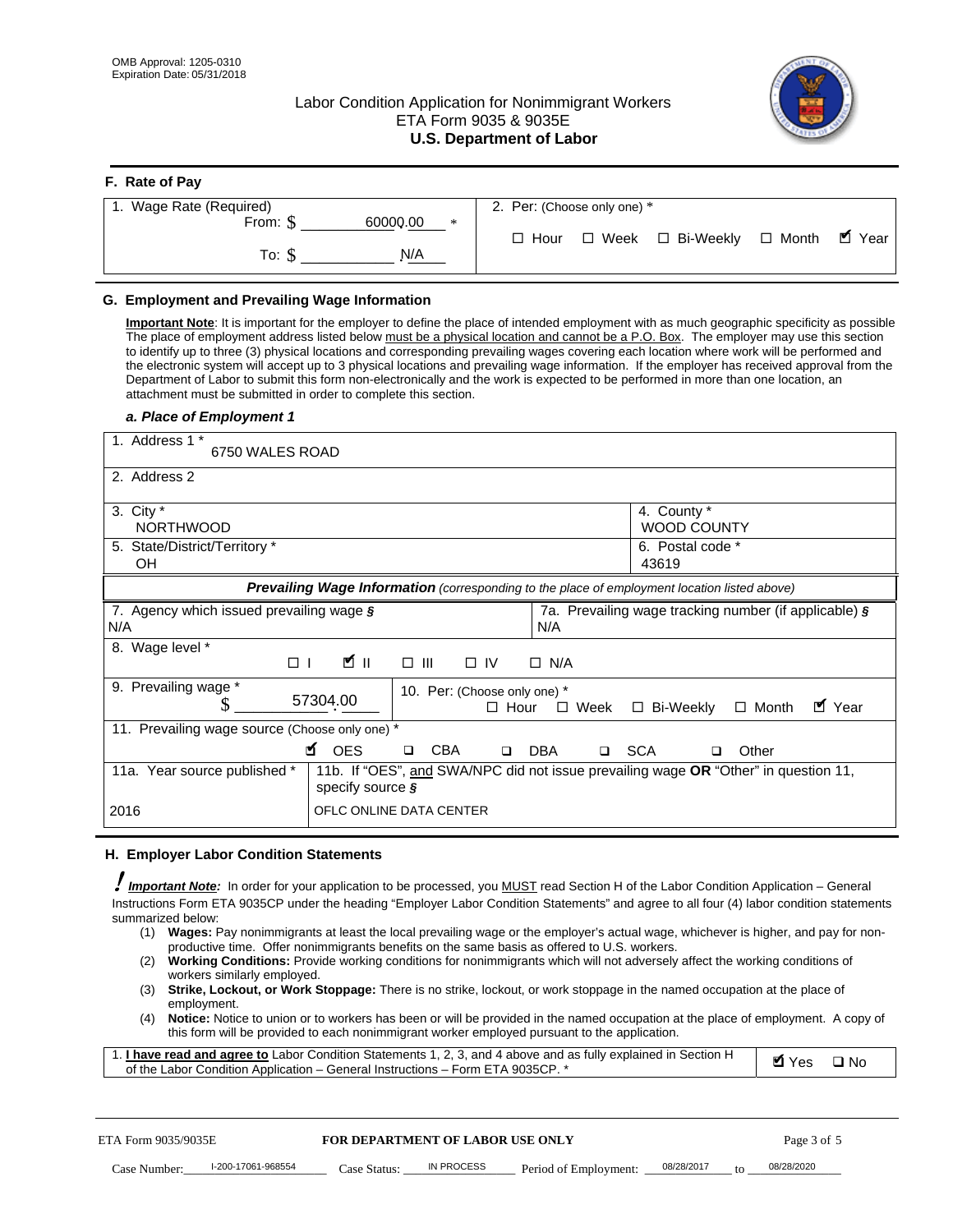

#### **I. Additional Employer Labor Condition Statements – H-1B Employers ONLY**

!**Important Note***:* In order for your H-1B application to be processed, you MUST read Section I – Subsection 1 of the Labor Condition Application – General Instructions Form ETA 9035CP under the heading "Additional Employer Labor Condition Statements" and answer the questions below.

#### *a. Subsection 1*

| 1. Is the employer H-1B dependent? $\S$                                                                                                                                                                                                 | Myes                                          | $\Box$ No              |  |
|-----------------------------------------------------------------------------------------------------------------------------------------------------------------------------------------------------------------------------------------|-----------------------------------------------|------------------------|--|
| 2. Is the employer a willful violator? $\frac{1}{2}$                                                                                                                                                                                    | $\Box$ Yes                                    | <b>M</b> <sub>No</sub> |  |
| 3. If "Yes" is marked in questions 1.1 and/or 1.2, you must answer "Yes" or "No" regarding whether the<br>employer will use this application ONLY to support H-1B petitions or extensions of status for exempt H-1B<br>nonimmigrants? § | $\blacksquare$ Yes $\square$ No $\square$ N/A |                        |  |

**If you marked "Yes" to questions I.1 and/or I.2 and "No" to question I.3, you MUST read Section I – Subsection 2 of the Labor Condition Application – General Instructions Form ETA 9035CP under the heading "Additional Employer Labor Condition Statements" and indicate your agreement to all three (3) additional statements summarized below.** 

#### *b. Subsection 2*

- A. **Displacement:** Non-displacement of the U.S. workers in the employer's workforce
- B. **Secondary Displacement:** Non-displacement of U.S. workers in another employer's workforce; and
- C. **Recruitment and Hiring:** Recruitment of U.S. workers and hiring of U.S. workers applicant(s) who are equally or better qualified than the H-1B nonimmigrant(s).

| 4. I have read and agree to Additional Employer Labor Condition Statements A, B, and C above and as fully                  |      |
|----------------------------------------------------------------------------------------------------------------------------|------|
| explained in Section I – Subsections 1 and 2 of the Labor Condition Application – General Instructions Form ETA $\Box$ Yes | ∩ N∩ |
| 9035CP. $\delta$                                                                                                           |      |

# **J. Public Disclosure Information**

!**Important Note***:* You must select from the options listed in this Section.

| Public disclosure information will be kept at: * | Employer's principal place of business<br>$\Box$ Place of employment |
|--------------------------------------------------|----------------------------------------------------------------------|
|--------------------------------------------------|----------------------------------------------------------------------|

#### **K. Declaration of Employer**

*By signing this form, I, on behalf of the employer, attest that the information and labor condition statements provided are true and accurate;*  that I have read sections H and I of the Labor Condition Application – General Instructions Form ETA 9035CP, and that I agree to comply with *the Labor Condition Statements as set forth in the Labor Condition Application – General Instructions Form ETA 9035CP and with the Department of Labor regulations (20 CFR part 655, Subparts H and I). I agree to make this application, supporting documentation, and other records available to officials of the Department of Labor upon request during any investigation under the Immigration and Nationality Act. Making fraudulent representations on this Form can lead to civil or criminal action under 18 U.S.C. 1001, 18 U.S.C. 1546, or other provisions of law.* 

| 1. Last (family) name of hiring or designated official * | 2. First (given) name of hiring or designated official * |                                 | 3. Middle initial * |
|----------------------------------------------------------|----------------------------------------------------------|---------------------------------|---------------------|
| <b>VIDYADHARAN</b>                                       | <b>SANJAY</b>                                            |                                 | <b>NA</b>           |
| 4. Hiring or designated official title *                 |                                                          |                                 |                     |
| <b>GENERAL COUNSEL</b>                                   |                                                          |                                 |                     |
| 5. Signature *                                           |                                                          | 6. Date signed *                |                     |
|                                                          |                                                          |                                 |                     |
|                                                          |                                                          |                                 |                     |
|                                                          |                                                          |                                 |                     |
|                                                          |                                                          |                                 |                     |
| FOR DEPARTMENT OF LABOR USE ONLY<br>ETA Form 9035/9035E  |                                                          |                                 | Page 4 of 5         |
| I-200-17061-968554<br>Case Number<br>Case Status:        | IN PROCESS<br>Period of Employment:                      | 08/28/2017<br>$\mathsf{t} \cap$ | 08/28/2020          |